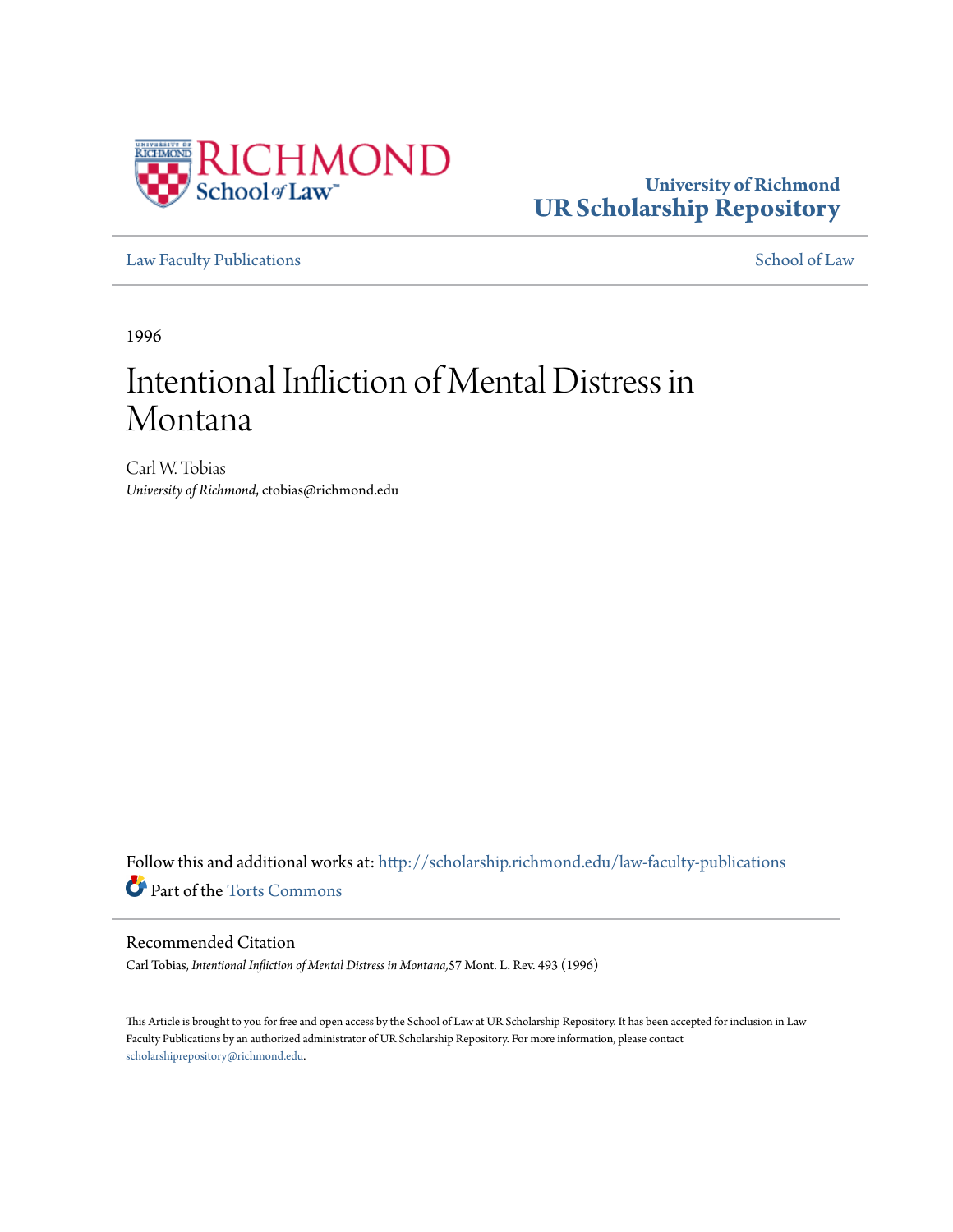# **INTENTIONAL INFLICTION OF MENTAL DISTRESS IN MONTANA**

# **Carl Tobias·**

#### I. INTRODUCTION

The independent cause of action for the intentional infliction of mental distress (IIMD) in substantive tort law has enjoyed a short, somewhat confused history in the United States and in Montana. California became the first state to recognize this freestanding cause of action in the landmark 1952 decision of *State Rubbish Collectors Ass'n v. Siliznoff.* 1 Virtually all jurisdictions in the United States now recognize the intentional infliction cause of action.

In several recent opinions, the Montana Supreme Court indicated its willingness to recognize the independent tort, even as the court stated that no plaintiff had presented a factual situation which would satisfy the elements of the cause of action.<sup>2</sup> In the 1995 case of *Sacco v. High Country Independent Press, Inc., <sup>3</sup>*the Montana Supreme Court held that an "independent cause of action for intentional infliction of emotional distress will arise under circumstances where serious or severe emotional distress to the plaintiff was the reasonably foreseeable consequence of the defendant's intentional act or omission."<sup>4</sup>

The Montana Supreme Court's *Sacco* opinion improved, principally by clarifying, the law of IIMD in Montana in several important respects. For example, the court correctly recognized the existence of an independent cause of action and properly clarified the meaning of the severe emotional distress element of the claim by relying substantially on the definition included in comment j, Section 46 of the Restatement (Second) of Torts. Notwithstanding the Montana Supreme Court's comprehensive treatment of the intentional infliction of mental distress tort and

4. *Sacco,* 271 Mont. at 237, 896 P.2d at 428.

Professor of Law, University of Montana. I wish to thank Bari Burke, Peggy Sanner, Justin Stark, and the first year torts class at the University of Montana for valuable suggestions, Cecelia Palmer and Charlotte Wilmerton for processing this piece, and Ann and Tom Boone and the Harris Trust for generous, continuing support. Errors that remain are mine.

<sup>1. 240</sup> P.2d 282 (Cal. 1952).

<sup>2.</sup> *See, e.g.,* Foster v. Albertsons, Inc., 254 Mont. 117, 835 P.2d 720 (1992); Doohan v. Bigfork Sch. Dist. No. 38, 247 Mont. 125, 805 P.2d 1354 (1991); *see also*  Sacco v. High Country Indep. Press, Inc., 271 Mont. 209, 896 P.2d 411, 426-27 (1995).

<sup>3. 271</sup> Mont. 209, 896 P.2d 411 (1995).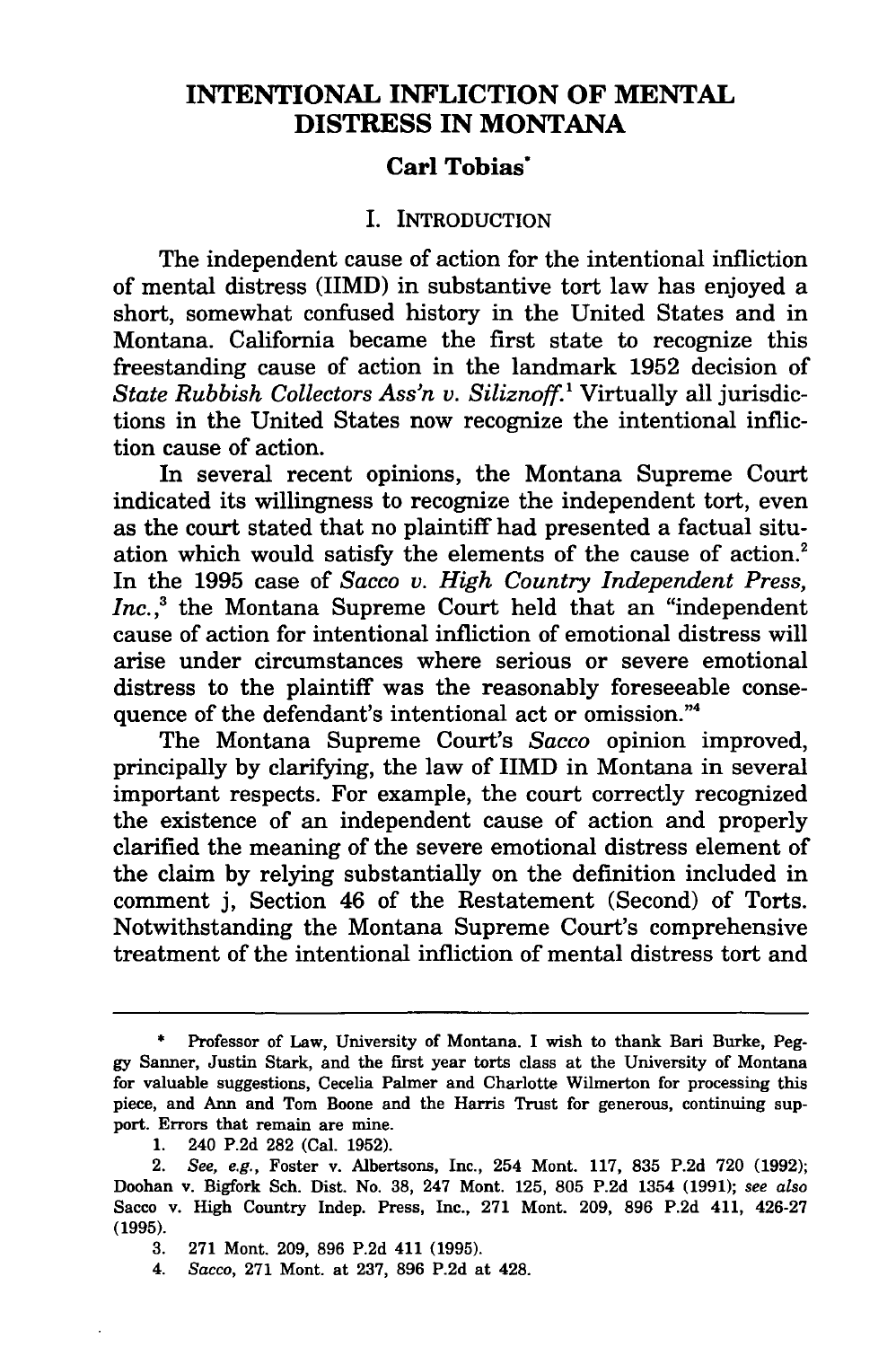its careful attempt to clarify the applicable law, some confusion remains.

With all due respect for the valuable efforts of the court, I believe that there is a preferable approach to this complicated area of substantive tort law. The solution that I proffer is the recognition of an independent cause of action for IIMD which relies on the elements of the tort that comprise the cause of action in the majority of American jurisdictions: the plaintiff would be required to show that the defendant engaged in unpermitted, intentional, extremely outrageous conduct which caused the plaintiff severe emotional distress.

The two critical constituents of the cause of action should be articulated in terms of the concepts prescribed in the Restatement (Second) of Torts, which courts in the overwhelming majority of states have elaborated and made more specific when applying the cause of action to particular cases. For instance, a useful starting point for enunciating extremely outrageous conduct is the Restatement and many courts' articulation of conduct which exceeds all bounds that could be tolerated by a reasonable society.5 A valuable point of departure for defining severe mental distress would correspondingly be the ideas included in comment j, Section 46 of the Restatement (Second), some aspects of which the *Sacco* court reproduced verbatim and apparently adopted.<sup>6</sup>

The alternative proposed would simultaneously be clearer, easier for appellate and trial judges to apply, and more precise, while it would resemble more closely the legal standards that govern the tort in many other states. The option would also be more responsive to certain public policy problems, namely protecting defendants against unlimited liability and those parties and courts against a possible flood of fraudulent or fictitious claims, which have made some judges reluctant to recognize the IIMD tort. Indeed, the Montana Supreme Court expressed concern about these very policy difficulties, even as the requirements relating to the cause of action that the court enunciated could ironically encourage the complications.

Because the Montana Supreme Court has substantially clarified the law pertaining to the independent cause of action for IIMD in the *Sacco* opinion, but some problems remain, the

<sup>5.</sup> See, *e.g.,* Harris v. Jones, 380 A2d 611, 613 (Md. 1977); *Siliznoff,* 240 P.2d at 284-86; RESTATEMENT (SECOND) OF TORTS § 46 cmt. d (1964); *see also Foster,* 254 Mont. at 128-29, 835 P.2d at 728.

<sup>6.</sup> See *Sacco,* 271 Mont. at 234, 237, 896 P.2d at 426, 428.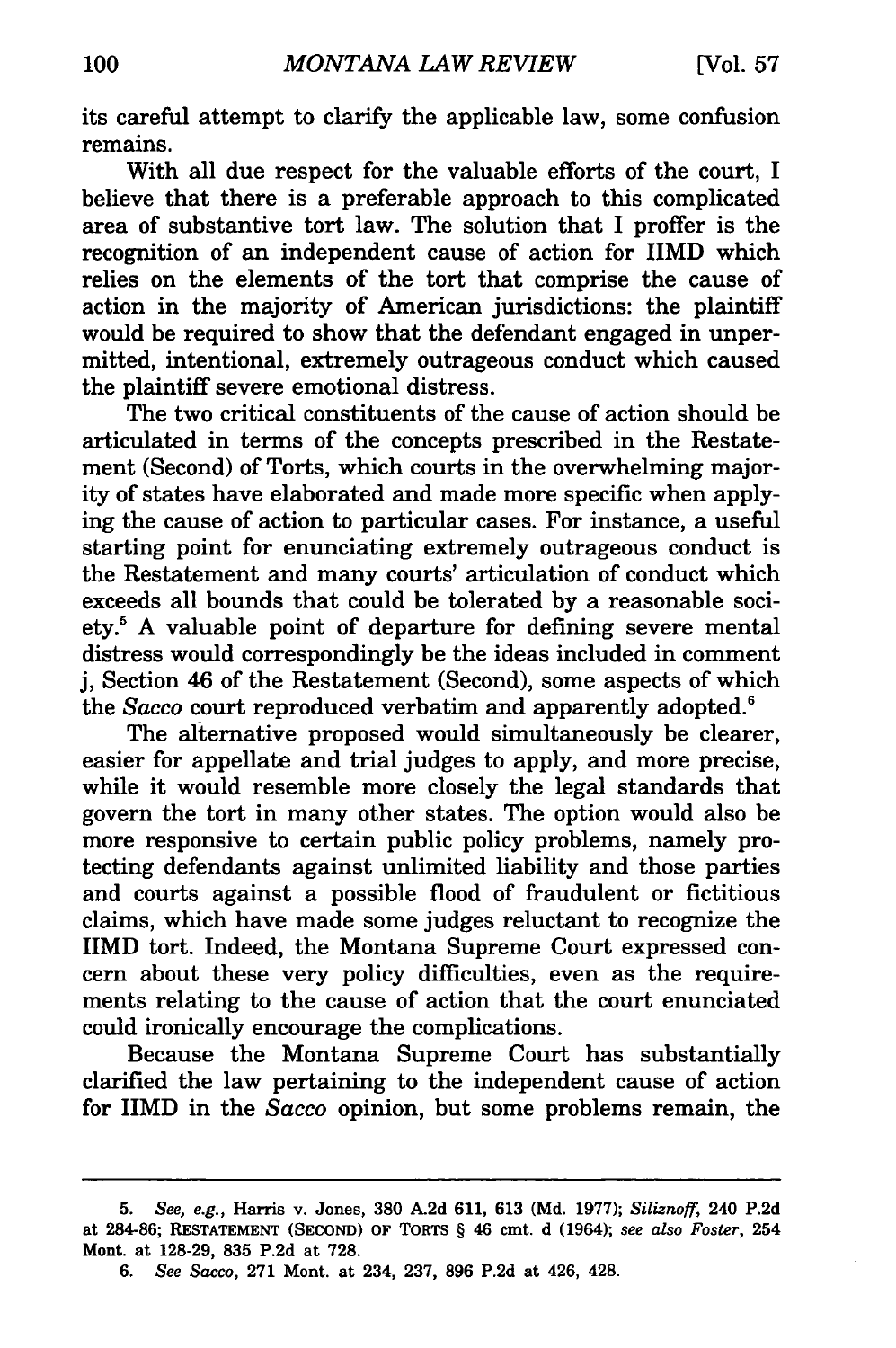1996] *MENTAL DISTRESS IN MONTANA* 101

*Sacco* decision warrants analysis. This essay undertakes that effort. I first briefly examine relevant historical information. The paper then evaluates *Sacco.* Finding that the Montana Supreme Court has greatly improved the law governing IIMD, I afford suggestions which should additionally clarify this complex cause of action.

## II. A BRIEF HISTORY OF THE INTENTIONAL INFLICTION OF MENTAL DISTRESS TORT

#### A. *National Developments*

The American Law Institute (ALI), when drafting the First Restatement of Torts, stated that the interest in emotional and mental tranquillity alone was not significant enough to warrant recognition of a cause of action for its violation.<sup>7</sup> The ALI adopted a 1948 Supplement to the Restatement in which it recognized an independent cause of action for IIMD.<sup>8</sup> The Institute reversed its earlier position, finding that the "interest in freedom from severe emotional distress is regarded as of sufficient importance to require others to refrain from conduct intended to invade it."<sup>9</sup> The ALI, when prescribing the Restatement (Second) in 1965, retained liability for extreme and outrageous conduct and left open the possibility of the tort's additional expansion. <sup>10</sup>

The California Supreme Court, in the landmark *Siliznoff*  case, became the first jurisdiction in the United States to recognize the independent cause of action in 1952.<sup>11</sup> A clear majority of states in the nation now recognizes the independent cause of action. 12 Most do not require that physical consequences attend the mental distress that plaintiffs suffer, although some states have restricted the tort's application to circumstances in which

- 9. *See* RESTATEMENT OF TORTS § 46 cmt. d (Supp. 1948).
- 10. *See* RESTATEMENT (SECOND) OF TORTS § 46 caveat (1964).
- 11. State Rubbish Collectors Ass'n v. Siliznoff, 240 P.2d 282 (Cal. 1952).

<sup>7.</sup> *See* RESTATEMENT OF TORTS § 46 cmt. c (1934); *see also Siliznoff,* 240 P.2d at 285; *see generally* Daniel Givelber, *The Right to Minimum Social Decency and the Limits of Evenhandedness: Intentional Infliction of Emotional Distress by Outrageous Conduct,* 82 COLUM. L. REV. 42 (1982) (considering the definition of outrageousness and the practical difficulty of the IIMD cause of action and supplying the relevant history of the tort).

<sup>8.</sup> *See* RESTATEMENT OF TORTS § 46 (Supp. 1948); *see also* JOHN W. WADE ET AL., PROSSER, WADE & SCHWARTZ'S CASES AND MATERIALS ON TORTS 51 n.7 (9th ed. 1994); *Siliznoff,* 240 P.2d at 285-86.

<sup>12.</sup> *See* Harris v. Jones, 380 A.2d 611, 613 & n.1 (Md. 1977); Givelber, *supra*  note 7, at 43 & n.9.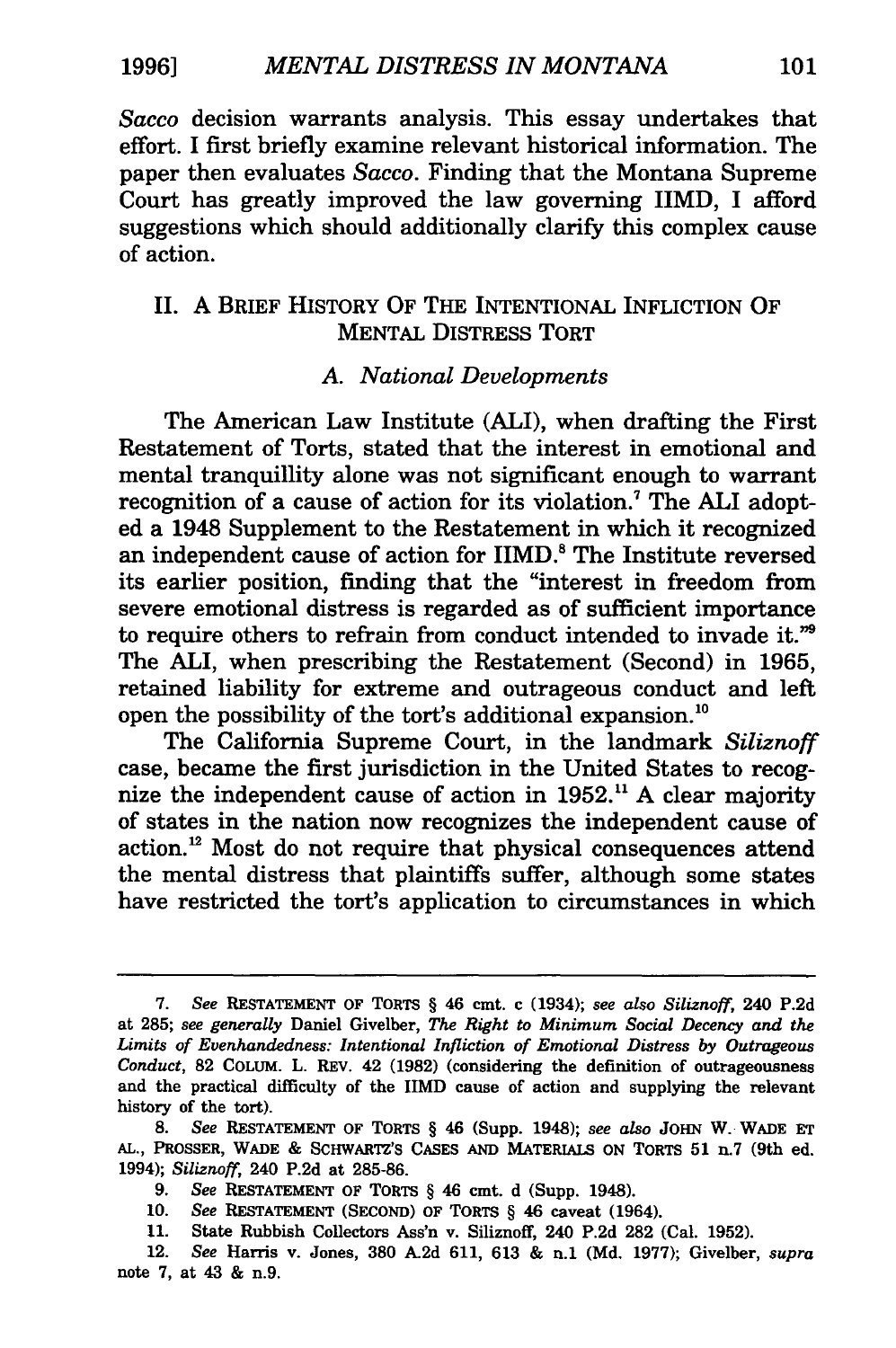plaintiffs could prove physical harm 13 and other jurisdictions have seemed more comfortable when physical injuries accompanied the mental suffering. 14

Most states articulate the cause of action in terms of two principal elements-extremely outrageous conduct and severe mental distress-which are elevated. Many jurisdictions define extremely outrageous conduct as behavior that exceeds all bounds tolerated by a reasonable society. Numerous courts also recognize two major types of cases which satisfy this definition. One category of suits implicates "abuse of relation," usually respecting economic or physical power; much of this litigation is between employees and employers, tenants and landlords, and insured individuals and insurers.<sup>15</sup> The other classification involves a plaintiff who is particularly vulnerable to suffering mental distress and a defendant who knows of, and plays upon, that special susceptibility. <sup>16</sup>

The facts in *Harris v. Jones*<sup>17</sup> afford a classic illustration of these two categories. In that case, the plaintiff was a twenty-six year old assembly-line worker with a high school education who had stuttered all of his life.<sup>18</sup> Defendants were General Motors and its supervisory employee, Jones, who taunted Harris by mimicking his stuttering some thirty times in a five-month period, even though Jones knew that his actions would exacerbate Harris' condition.<sup>19</sup> Beyond these two relatively clear classifications, courts have encountered considerable difficulty in defining with specificity what constitutes extremely outrageous conduct. This means that the standard can be a highly generalized one which judges and juries may interpret differently in specific states and even within particular jurisdictions.

Severe mental distress, the second major element of the cause of action, is also rather difficult to define. Most courts treat the standard as an elevated one, and many states apply

- 18. *Harris,* 380 A.2d at 612.
- 19. *Id.*

<sup>13.</sup> *See, e.g,* Duty v. General Fin. Co., 273 S.W.2d 64, 65 (Tex. 1952).

<sup>14.</sup> *See, e.g.,* Clark v. Associated Retail Credit Men, 105 F.2d 62 (D.C. Cir. 1939).

<sup>15.</sup> *See, e.g.,* Harris v. Jones, 380 A.2d 611 (Md. 1977) (employer-employee); Kaufman v. Abramson, 363 F.2d 865 (4th Cir. 1966); *see also* RESTATEMENT (SECOND) OF TORTS § 46 cmt. e (1964).

<sup>16.</sup> *See, e.g.,* Alcorn v. Anbro Eng'g, Inc., 468 P.2d 216 (Cal. 1970); Korbin v. Berlin, 177 So. 2d 551 (Fla. Dist. Ct. App. 1965); *see also* RESTATEMENT (SECOND) OF TORTS § 46 cmt. f (1964).

<sup>17. 380</sup> A.2d 611 (Md. 1977).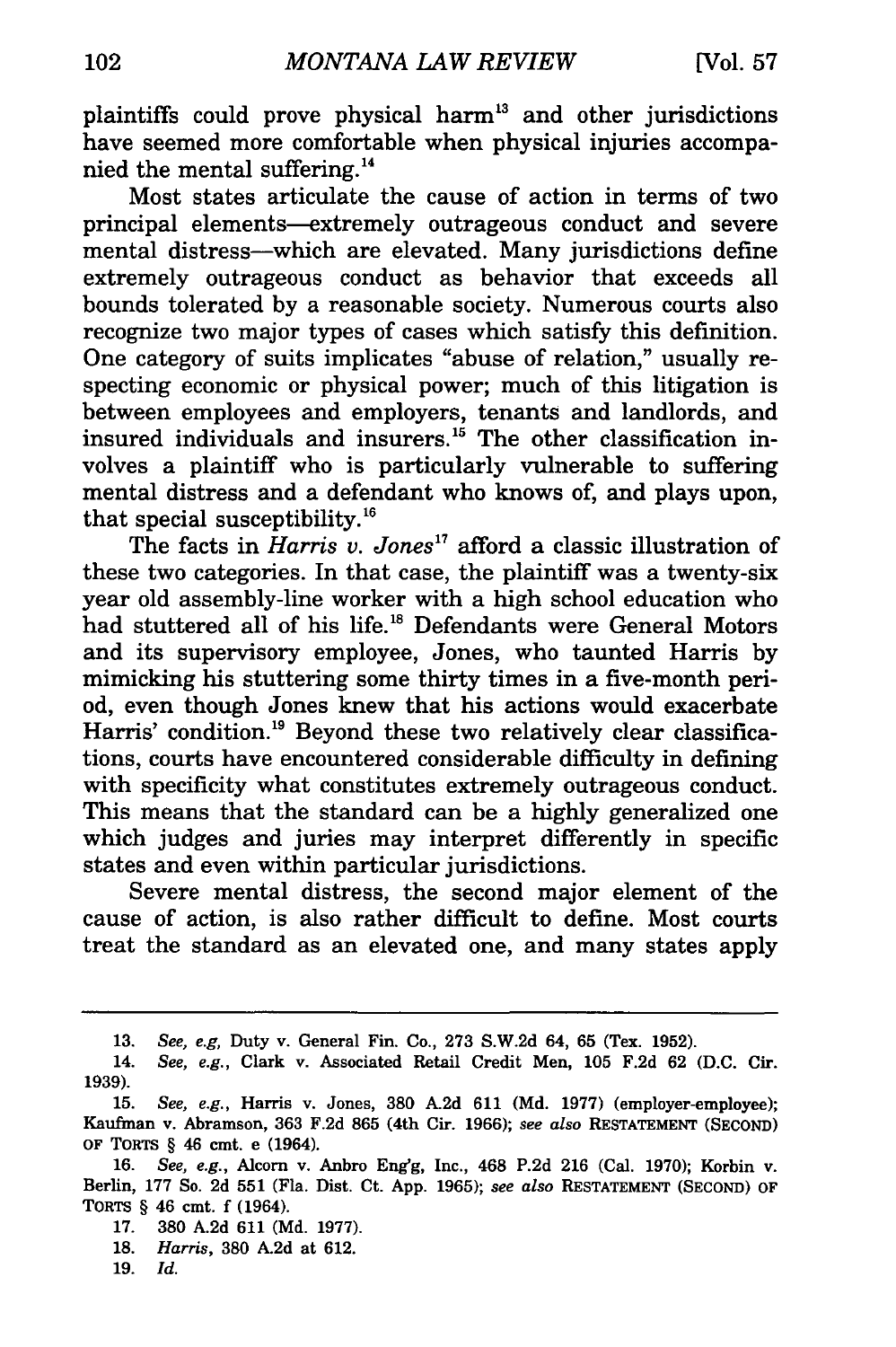formulations which draw on the language in comment j, Section 46 of the Restatement (Second). This comment and many courts agree that the distress must be extreme, out of the ordinary, or so serious that reasonable people could not endure it.<sup>20</sup> The Restatement and courts also speak in terms of severely disabling distress<sup>21</sup> and of "highly unpleasant mental reactions, such as fright, horror, grief, shame, humiliation, embarrassment, anger, chagrin, disappointment, worry, and nausea."22

#### *B. Montana Developments*

The origins and development of the independent cause of action for IIMD warrant relatively limited treatment in this essay for several reasons. Other writers in earlier issues of this journal have examined considerable, relevant background.<sup>23</sup> Moreover, the Montana Supreme Court has addressed the concept of mental distress in numerous contexts. A small number of the cases, however, involved IIMD, and the court only recognized the independent cause of action in a few recent cases, while it deemed the facts in none of them sufficient to support a cause of action.

Johnson v. Supersave Markets<sup>24</sup> technically involved negligent, not intentional, infliction of mental distress, but the decision warrants analysis because subsequent cases, including *Sacco,* which involve IIMD specifically mention or allude to *Johnson.* In *Johnson,* the Montana Supreme Court primarily treated mental distress as an element of damages, stating that plaintiff could recover when "tortious conduct results in a *substantial* invasion of a legally protected interest and causes a *significant* impact upon the person of the plaintiff."25 In several subsequent cases, the Montana Supreme Court recognized the

<sup>20.</sup> *See, e.g.,* Deitsch v. Tillary, 833 S.W.2d 760, 762 (Ark. 1992); Vicnire v. Ford Motor Credit Co., 401 A.2d 148, 155 (Me. 1979); RESTATEMENT (SECOND) OF TORTS § 46 cmt. j (1964).

<sup>21.</sup> *See* RESTATEMENT (SECOND) OF TORTS § 46 cmt. j (1964); *Harris v. Jones,*  380 A.2d 611, 616 (Md. 1977).

<sup>22.</sup> *See* RESTATEMENT (SECOND) OF TORTS § 46 cmt. j (1964); *Sacco,* 271 Mont. at 234, 896 P.2d at 426.

<sup>23.</sup> Randy J. Cox & Cynthia H. Shott, *Boldly Into the Fog: Limiting Rights of Recovery for lnfiiction of Emotional Distress,* 53 MONT. L. REV. 197 (1992); Francis X. Clinch & Jodie L. Johnson, *Compensation of Emotional Distress in Montana: Distinctions Between Bystanders and Direct Victims,* 47 MONT. L. REV. 479 (1986).

<sup>24. 211</sup> Mont. 465, 686 P.2d 209 (1984).

<sup>25.</sup> *Johnson,* 211 Mont. at 473, 686 P.2d at 213.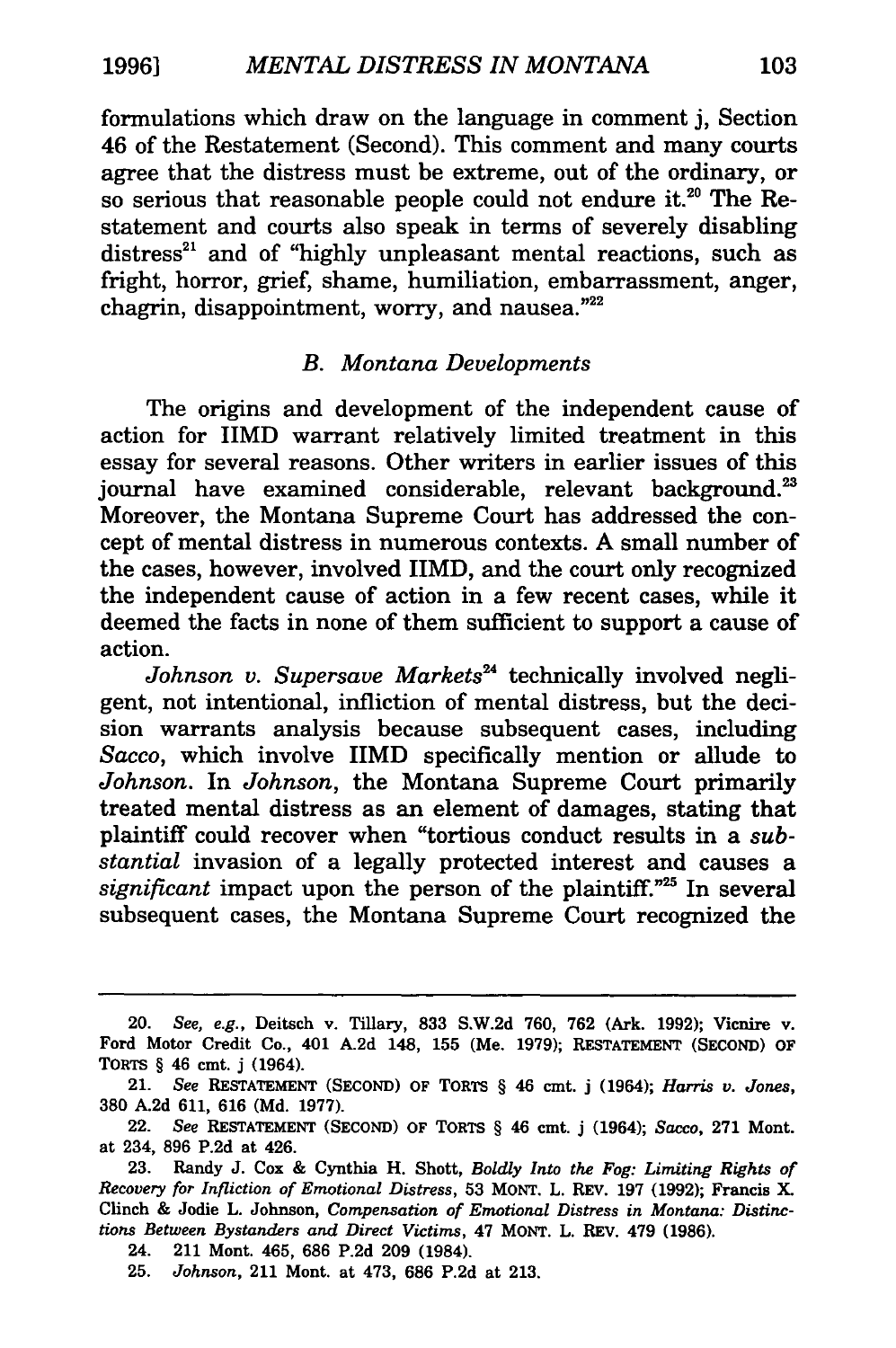existence of an independent cause of action of  $\text{HMD}$ ;<sup>26</sup> however, the factual circumstances presented in those lawsuits would not substantiate a finding of liability. $27$ 

#### Ill. ANALYSIS OF SACCO

#### A. *Descriptive Analysis*

In the *Sacco* case, plaintiff alleged that defendants, who were her former employers, had falsely supplied to the local police information claiming that she had "stolen proof sheets and photographs from" the defendant newspaper's offices.<sup>28</sup> Plaintiff also asserted that defendants conspired to bring a criminal prosecution against her, swore out a complaint against her which they knew was false, and falsely informed plaintiff's new employer that she had stolen from defendants.<sup>29</sup> Plaintiff claimed that defendants had harmed her reputation and caused her mental anguish. One of the five counts included in plaintiff's complaint alleged that defendants had intentionally caused her emotional distress.

The *Sacco* opinion comprehensively treated the independent causes of action for negligent and intentional infliction of mental distress. The Montana Supreme Court initially examined the factual and procedural background of the case and then considered the count alleging a civil rights violation. The court next evaluated the tort of mental distress, discussing first the negligent infliction and secondly the intentional infliction cause of action. The Montana Supreme Court recognized both claims as independent causes of action. Because the focus of this essay is IIMD, I only explore the court's treatment of negligent infliction of mental distress, insofar as it informs understanding of judicial application of the IIMD tort. For example, certain public policy concepts and the examination of severe mental distress which the Montana Supreme Court included in its discussion of the negligent infliction cause of action are equally applicable to IIMD. When those ideas can fairly be applied to the intentional infliction tort, I attempt to do so.

In specifically treating IIMD, the court first reviewed three recent cases which it found to "stand for the proposition that in-

<sup>26.</sup> *See supra* note 2 and accompanying text.

<sup>27.</sup> *See supra* note 2 and accompanying text.

<sup>28.</sup> *Sacco,* 271 Mont. at 214, 896 P.2d at 414.

<sup>29.</sup> *Id.* at 214, 896 P.2d at 414.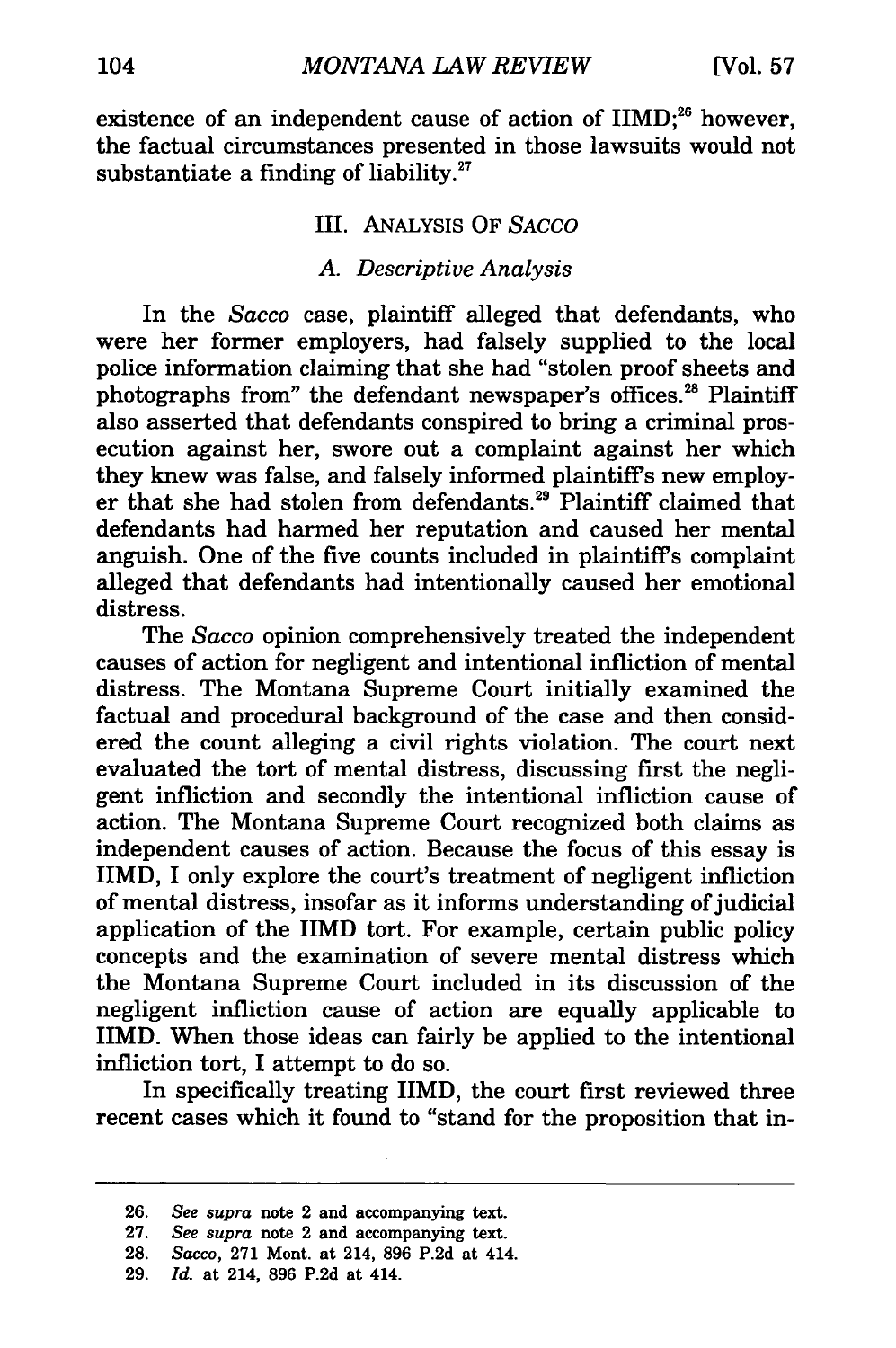tentional infliction of emotional distress is recognized and *can* be pled as a separate cause of action in the courts of Montana."30 The Montana Supreme Court then explained the respective responsibilities of the judge and jury in mental distress suits. It stated that the trial judge must initially ascertain whether the "plaintiff has introduced sufficient evidence to support a prima facie case for" IIMD.<sup>31</sup> The jury must subsequently decide whether the defendant in fact committed the mental distress tort by consulting the evidence introduced.<sup>32</sup>

The Montana Supreme Court next found that the traditional approach to IIMD could not be harmonized with the new standard which it had enunciated in recognizing the negligent infliction cause of action.<sup>33</sup> The court, therefore, determined that it was preferable to require that plaintiffs prove the identical basic elements in both torts; there will be an independent cause of action for IIMD when "serious or severe emotional distress to the plaintiff was the reasonably foreseeable consequence of the defendant's intentional act or omission."34

The Montana Supreme Court rationalized in several ways its decision to impose the same essential proof requirements on plaintiffs who pursue both causes of action. The court stated that demanding an intentionally injured plaintiff to show that defendant's behavior was extreme and outrageous would place the justices in the "untenable position of requiring a higher standard of proof by plaintiffs" who pled intentional, than who pied negligent, infliction.<sup>35</sup> The court derived support for its determination to impose identical proof demands in the two types of mental distress cases from *Johnson v. Supersave Market.* 36 The Montana Supreme Court repeated the rule that it gleaned from

31. *Sacco,* 271 Mont. at 236, 896 P.2d at 427 (quoting Doohan v. Big Fork Sch. Dist. No. 38, 247 Mont. 125, 142, 805 P.2d 1354, 1365 (1991)).

- 32. *Sacco,* 271 Mont. at 236, 896 P.2d at 427.
- 33. *Id.* at 236, 896 P.2d at 427-28.
- 34. *Id.* at 237, 896 P.2d at 428.
- 35. *Id.* at 237, 896 P.2d at 427-28.

36. 211 Mont. 465, 686 P.2d 209 (1984); *Sacco,* 271 Mont. at 237-38, 896 P.2d at 428.

<sup>30.</sup> *Id.* at 235-36, 896 P.2d at 426-27; *see also supra* note 2; Lenee v. Hagadone Invest. Co., 258 Mont. 433, 444-45, 853 P.2d 1230, 1237-38 (1993); Davis v. Church of Jesus Christ, 258 Mont. 286, 293-94, 852 P.2d 640, 644-45 (1993); Lueck v. UPS, 258 Mont. 2, 11, 851 P.2d 1041, 1046-47 (1993). It is interesting that nearly all of these cases involved the employment relationship, a phenomenon that was apparently driven by passage of the Wrongful Discharge From Employment Act. *See* MONT. CODE ANN. § 39-2-901 to -915 (1995); *see generally* D. P. Duffy, *Intentional Infliction of Emotional Distress and Employment at Will: The Case Against "Tortification" of Labor and Employment Law,* 74 B.U. L. REV. 387 (1994).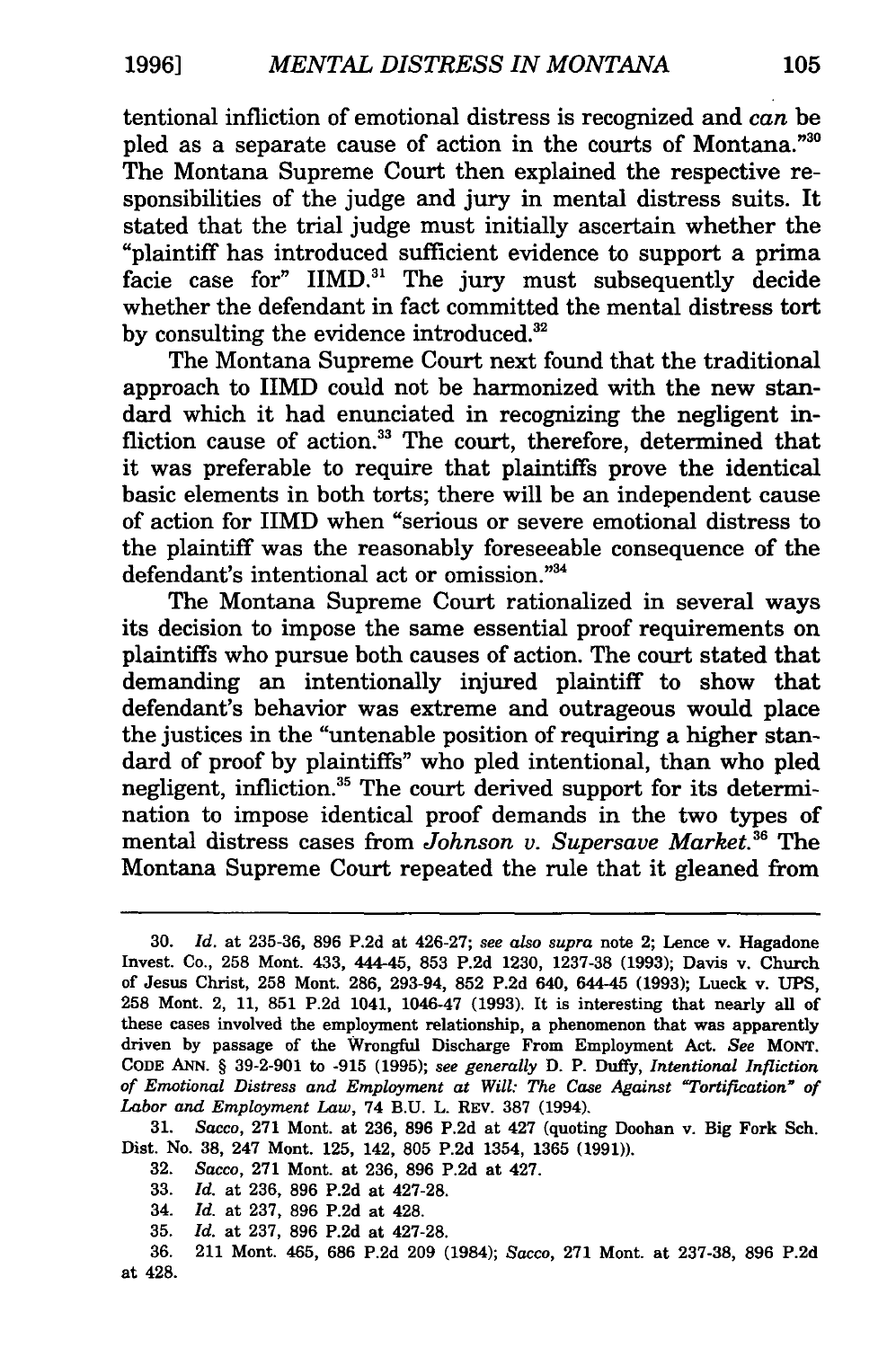#### *Johnson:*

[D]amages for emotional distress are compensatory and therefore, the focus should be on the reasonable foreseeability that plaintiffs serious or severe emotional distress was the consequence of the defendant's act or omission .... The defendant's culpability for intentionally inflicting emotional distress is "more properly considered when addressing the subject of punitive damages."<sup>37</sup>

The court concluded that the possibility of awarding punitive damages is the proper way to address the culpability and intentional character of the defendant's behavior in an IIMD case.<sup>38</sup>

The Montana Supreme Court's decision to require identical proof in negligent and intentional infliction cases departs significantly from the approach that the vast majority of jurisdictions in the United States and the Restatement follow. Most courts and the Restatement require a plaintiff to prove that a defendant's intentional "extreme and outrageous conduct 'going beyond all possible bounds of decency, and to be regarded as atrocious, and utterly intolerable in a civilized community"39 caused plaintiffs severe mental distress. These jurisdictions and the Restatement have imposed this requirement principally to serve as a guarantee that the plaintiff has suffered actual harm and as a safeguard against fraudulent and frivolous claims.

The Montana Supreme Court partially responded to these ideas and defended its decision to delete the extremely outrageous conduct element by enunciating the severe mental distress element of the tort. The court imposed on a plaintiff the requirement to "prove that the emotional distress suffered is 'serious' or 'severe' in order to warrant recovery."40 It defined serious or severe distress by using and ostensibly adopting the explanation in comment j, Section 46 of the Restatement (Second).

This articulation essentially states that the distress must be so severe that reasonable individuals could not be expected to endure it.<sup>41</sup> The Restatement provides that severe mental dis-

40. *See Sacco,* 271 Mont. at 233, 896 P.2d at 426.

41. RESTATEMENT (SECOND) OF TORTS § 46 cmt. j (1964); *see also Sacco,* 271 Mont. at 234, 896 P.2d at 426.

<sup>37.</sup> *Sacco,* 271 Mont at 238, 896 P.2d at 428 (quoting *Johnson,* 211 Mont. at 472, 696 P.2d at 213).

<sup>38.</sup> *Sacco,* 271 Mont. at 238, 896 P.2d at 428.

<sup>39.</sup> Foster v. Albertsons, Inc., 254 Mont. 117, 128-29, 835 P.2d 720, 728 (1992); *see also supra* notes 5, 14-16 and accompanying text; *Sacco,* 271 Mont. at 236-37, 896 P.2d at 427 (quoting RESTATEMENT (SECOND) OF TORTS § 46 cmt. d (1964)).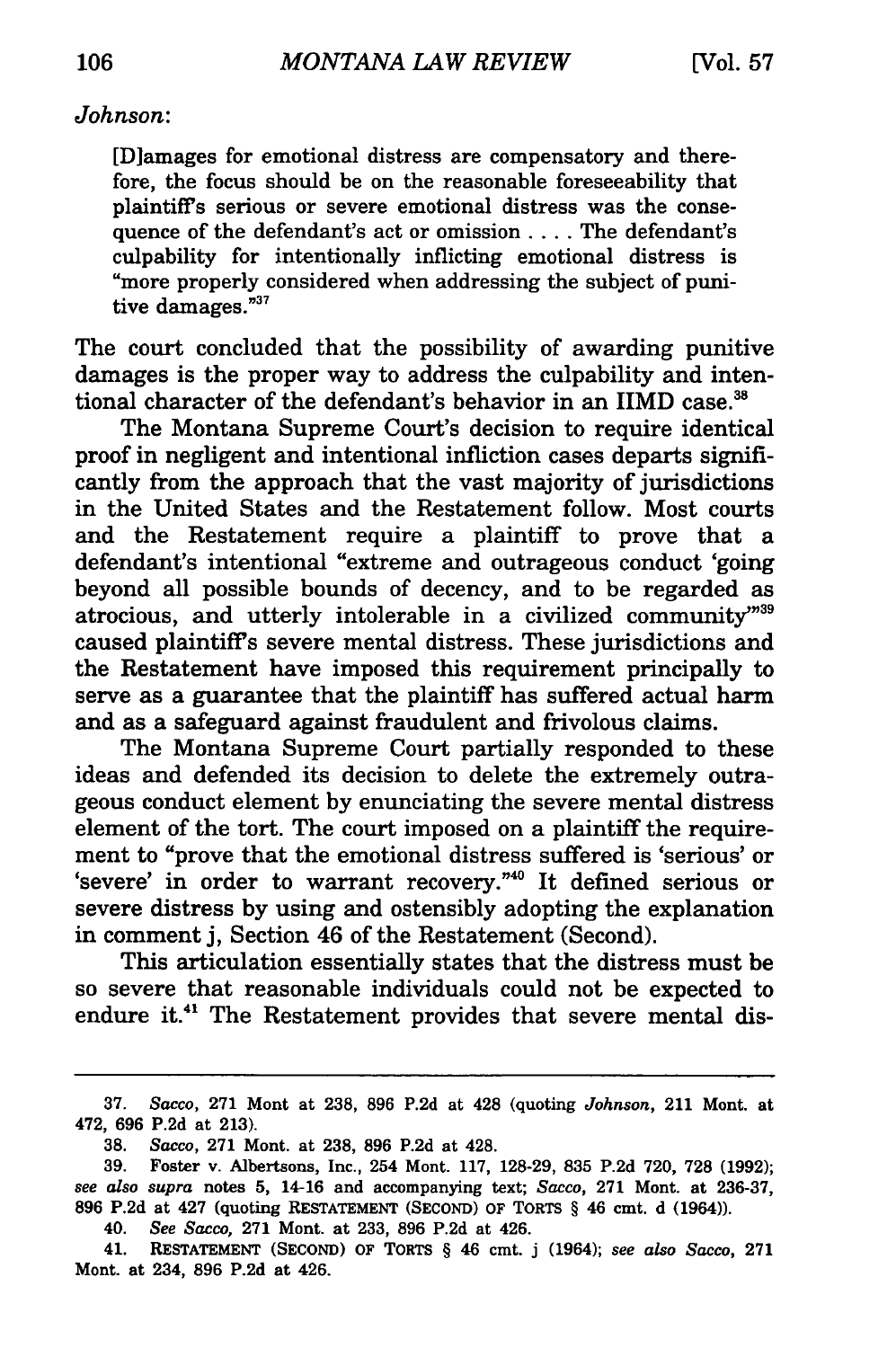tress "includes all highly unpleasant mental reactions, such as fright, horror, grief, shame, humiliation, embarrassment, anger, chagrin, disappointment, worry, and nausea."42 The Restatement makes the intensity and duration of the distress "factors to be considered in determining its severity."43 The Restatement adds that the distress must be reasonable and that recovery for unreasonable or exaggerated distress will only be permitted when it results from a special susceptibility of which defendant was aware.<sup>44</sup>

The Montana Supreme Court responded to the ideas about insuring that plaintiff has suffered real injury and guarding against false or frivolous lawsuits with the assertion that the requirement of *serious or severe* mental distress "alleviates any concern over a floodgate of claims, particularly fraudulent claims. " 45 The court correspondingly stated that limiting recovery to situations in which "plaintiff's serious or severe emotional distress was the reasonably foreseeable consequence of the defendant's intentional act or omission alleviates the concern that defendants will be exposed to unlimited liability."46

The Montana Supreme Court concluded the section of the *Sacco* opinion which articulated the IIMD cause of action with a brief summary. The court reiterated the elements of the mental distress tort which it had enunciated, that serious or severe mental distress would be defined by reference to comment j of Section 46 of the Restatement (Second), and the respective responsibilities of the judge and jury in these cases.<sup>47</sup>

The Montana Supreme Court also elaborated upon certain ideas relevant to IIMD in the summary. The court explained that the difference between the intentional and negligent causes of action is in the "nature and culpability of the defendant's conduct" not in the torts' elements.<sup>48</sup> The Montana Supreme Court stated that this distinction meant that a plaintiff who pleads

46. *Id.* 

48. *Id.* at 238-39, 896 P.2d at 429.

<sup>42.</sup> RESTATEMENT (SECOND) OF TORTS § 46 cmt. j (1964); *see also Sacco,* 271 Mont. at 234, 896 P.2d at 426.

<sup>43.</sup> RESTATEMENT (SECOND) OF TORTS § 46 cmt. j (1964); *see also Sacco,* 271 Mont. at 234, 896 P.2d at 426.

<sup>44.</sup> RESTATEMENT (SECOND) OF TORTS § 46 cmt. j (1964); *see also Sacco,* 271 Mont. at 234, 896 P.2d at 426; Davis v. Church of Jesus Christ, 258 Mont. 286, 306- 07, 852 P.2d 640, 652-53 (1993) (Trieweiler, J., dissenting); First Bank (N.A.) - Billings v. Clark, 236 Mont. 195, 206, 771 P.2d 84, 91 (1989).

<sup>45.</sup> *See Sacco,* 271 Mont. at 237, 896 P.2d at 428.

<sup>47.</sup> *See id.* at 239, 896 P.2d at 429.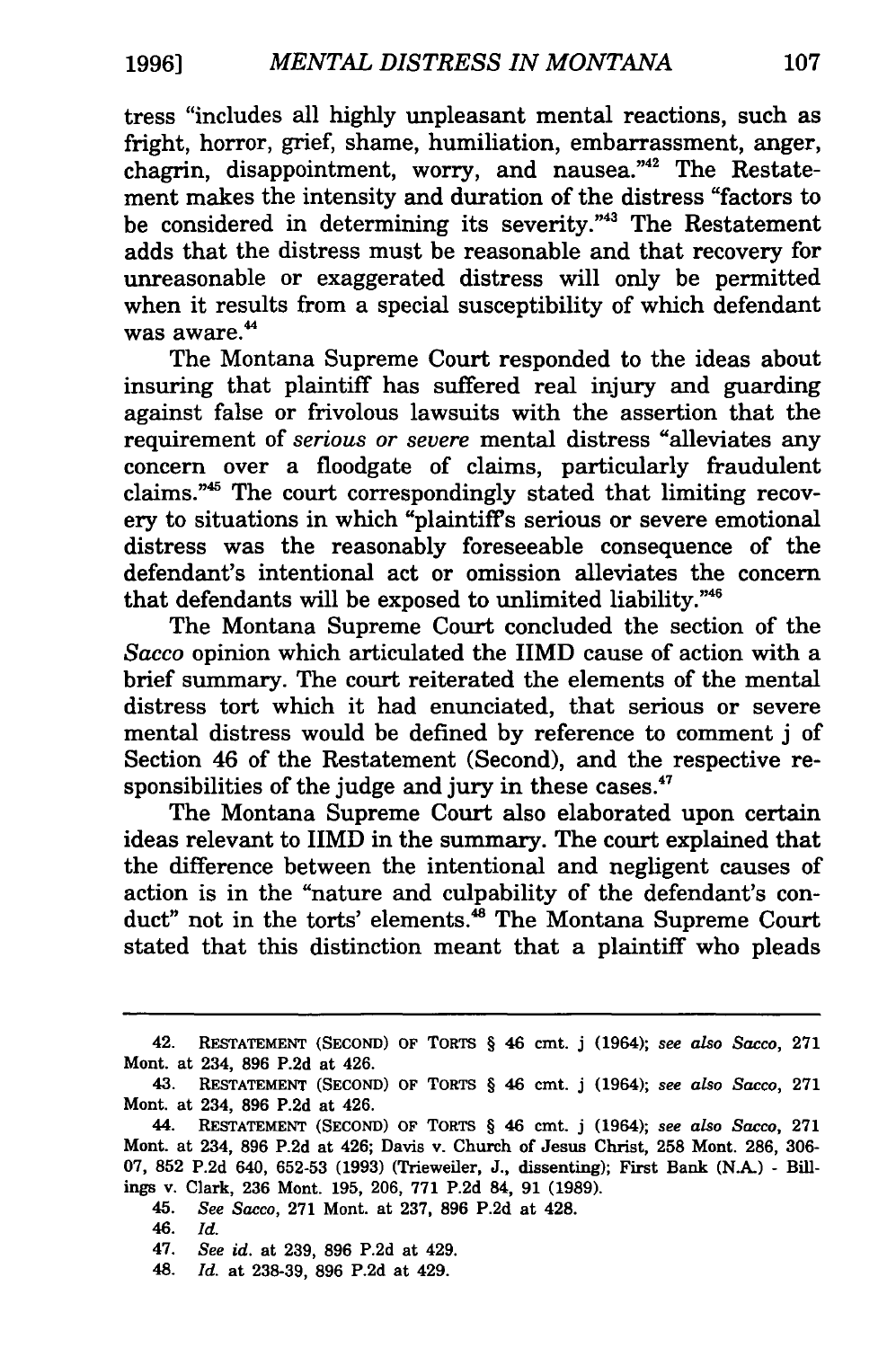IIMD might request punitive damages under the Montana Code section providing therefor to "address the culpability of the defendant's conduct."49

#### *B. Commentary*

#### 1. *Improvements*

Several significant aspects of the Montana Supreme Court's decision in *Sacco* constitute improvements in the Montana law of IIMD. The court properly recognized that plaintiffs can plead and prove an independent cause of action for IIMD. It also correctly articulated the severe mental distress element of the claim by relying substantially on comment j of Section 46 of the Restatement (Second). Moreover, the Montana Supreme Court accurately delineated the roles of the trial judge and the jury in IIMD litigation. Furthermore, the court appropriately evinced concern about a floodgate of suits, especially fraudulent cases, and about the possibility of exposing defendants to unlimited liability by suggesting that its articulation of the severe mental distress element would be responsive to these potential problems.

#### 2. *Areas of Potential Confusion*

A few important features of the *Sacco* opinion remain unclear or could be difficult for the Montana Supreme Court, Montana district judges and juries to apply. Perhaps most significant is the Montana Supreme Court's unnecessary omission of the extremely outrageous conduct element. Courts in the overwhelming majority of jurisdictions include this element and treat it as the gravamen of the cause of action. The requirement's elevated nature provides reasonable assurance that the defendant's behavior is egregious or at least out of the ordinary; that the conduct is sufficiently blameworthy to deserve punishment, an important purpose of the tort; that courts will not be inundated by a flood of claims, especially fraudulent suits; and that defendants will not be exposed to unlimited liability.

The elevated character of the severe mental distress element affords similar assurance. Placing exclusive dependence on this element, however, relies too substantially on the degree of harm that the plaintiff has suffered, rather than the egregiousness of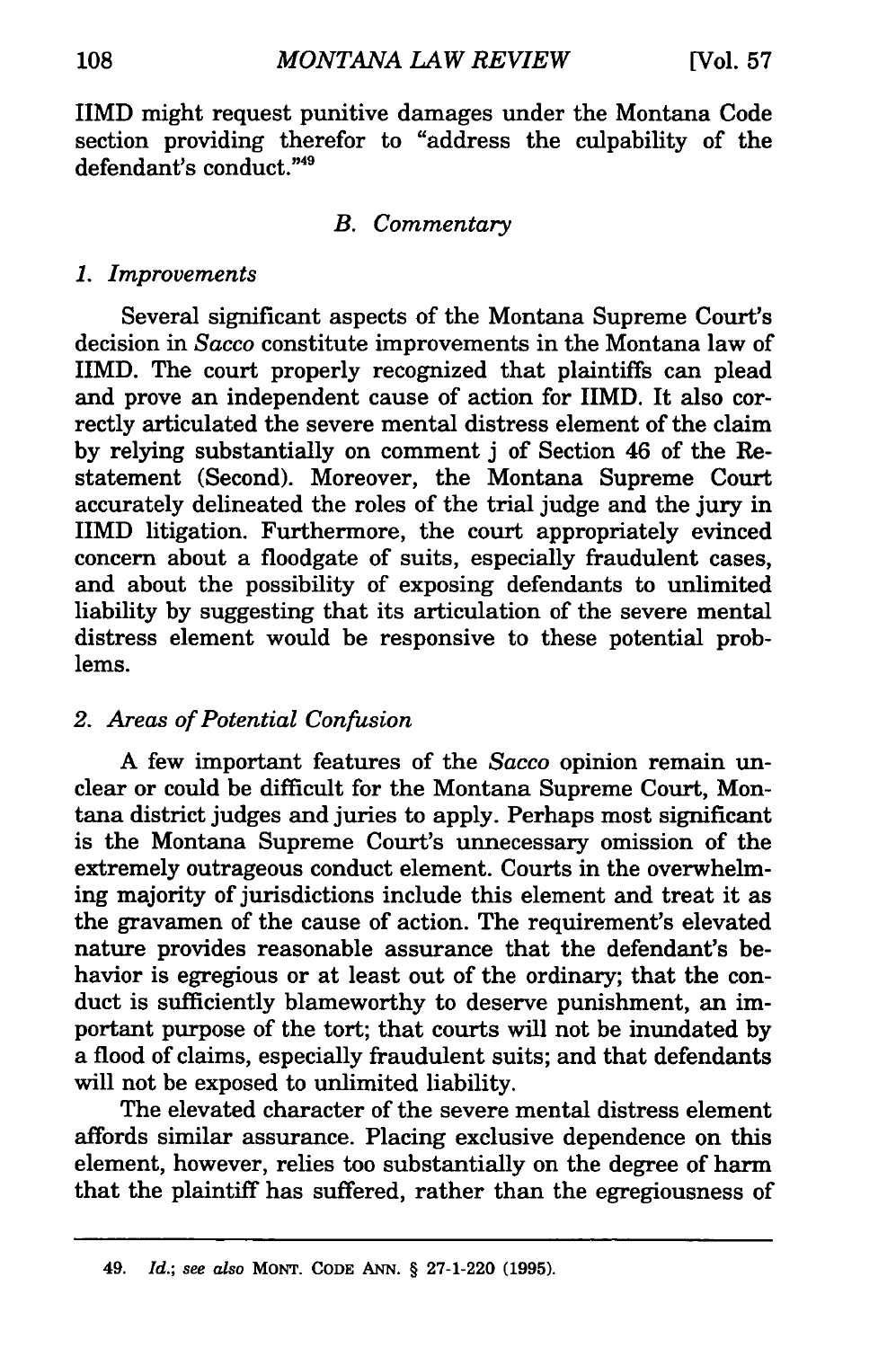the defendant's behavior. Moreover, such dependence appears inadequate to treat the broad range of conduct that is at issue in IIMD claims and seems to afford insufficient protection against the possibility of a flood of suits and against the risk that defendants will be exposed to open-ended liability. Depending solely on the severe mental distress element may also be inadequate to resolve cases which are brought by plaintiffs who are very vulnerable to suffering emotional harm. The articulation of this element by the Montana Supreme Court and in the Restatement (Second) does provide for such parties with the reasonable person standard and by stating that individuals who are unduly sensitive as to their dignity will be unable to recover.<sup>50</sup>

The omission of the extremely outrageous conduct element could also undercut important purposes of the IIMD cause of action. Significant objectives of this tort are to punish, deter, and ostensibly prevent the repetition of, certain kinds of behavior that the society considers intolerable, particularly by affording notice to individuals who might otherwise engage in such activity. The deletion of the extremely outrageous conduct element potentially deprives actors of guidance about what type of behavior will expose them to liability for commission of the IIMD tort.

The Montana Supreme Court stated that a defendant can be found liable for any intentional act or omission which this party could reasonably foresee would cause the plaintiff severe mental distress. That articulation lacks adequate rigor. The court correspondingly deleted the intentional element of the cause of action-the requirement that a defendant know with substantial certainty that defendant's act or omission will cause some result which the law regards as inappropriate. Nearly all jurisdictions include this as a significant element of IIMD, and intent is a fundamental prerequisite of intentional torts to persons and to property. For example, a plaintiff can only hold a defendant liable for battery, if the plaintiff shows that the defendant knew with substantial certainty that defendant's behavior would lead to offensive or harmful bodily contact with plaintiff. The *Sacco*  court, in requiring only that a defendant reasonably foresee, rather than know with substantial certainty, that defendant's conduct would cause the plaintiff severe mental distress, imported a concept traditionally applied to negligence and substituted it for a concept traditionally applied to intentional torts.

A related area of confusion involves the Montana Supreme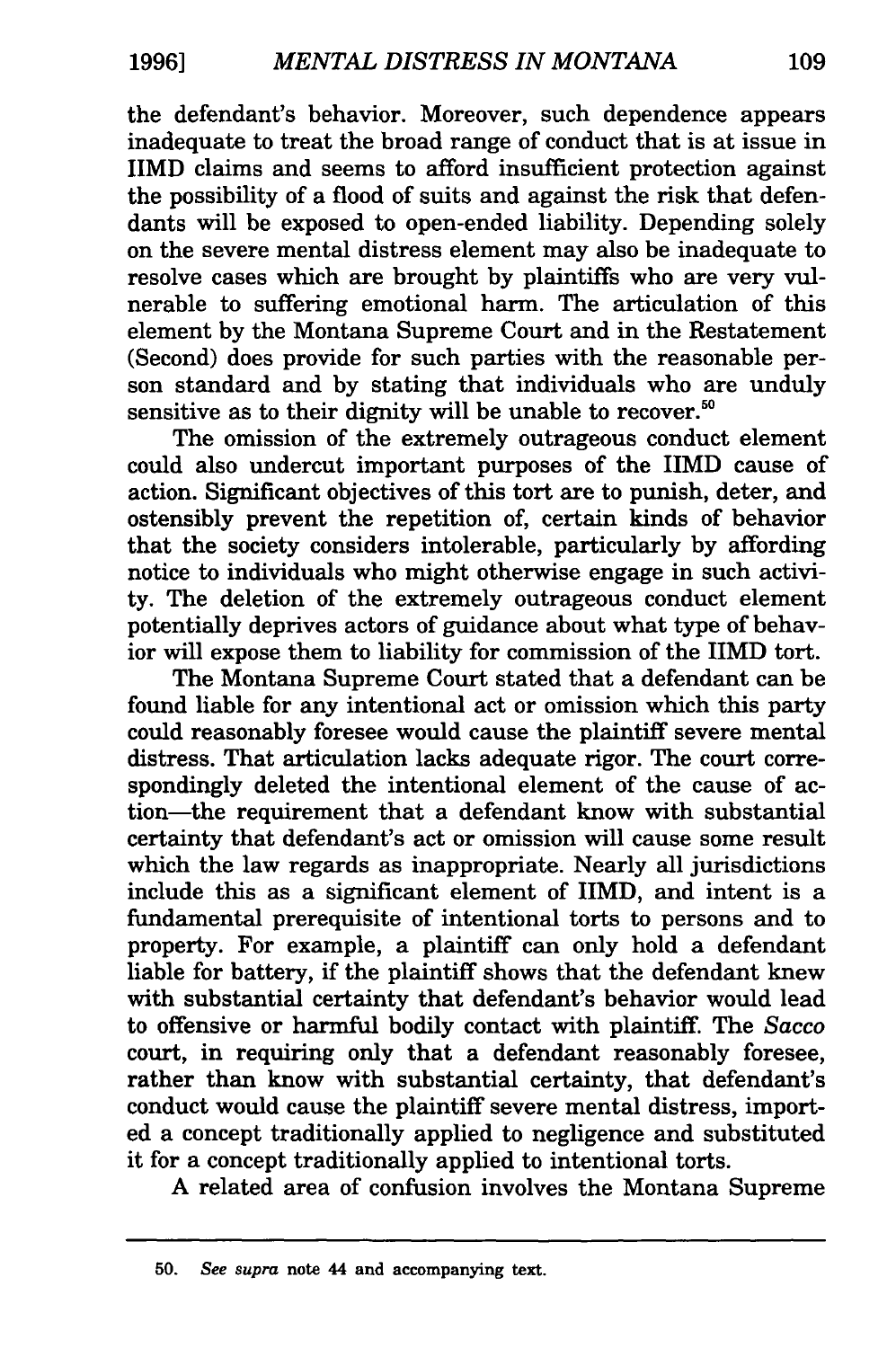Court's attempt to justify its assimilation of the IIMD cause of action to the negligent infliction tort. This confusion arises partly from the court's statements that the difference between the two versions lies in the "nature and culpability of the defendant's conduct," so that plaintiffs alleging IIMD may request punitive damages to address culpability, and that mental distress damages are compensatory and, therefore, the focus should be on reasonable foreseeability.<sup>51</sup> With all due respect, courts have traditionally stated that compensatory and punitive damages may be awarded for either intentionally or negligently inflicted mental distress when the elements of the respective torts or the requirements of applicable punitive damages statutes are satisfied. Plaintiffs will more frequently recover punitive damages in intentional, than negligent, infliction cases because the traditional judicial articulation of the extremely outrageous conduct element of IIMD more closely resembles the type of behavior which supports punitive damage awards.

The extremely outrageous conduct element as traditionally applied and the kind of activity identified as deserving punishment in the Montana punitive damages statute, however, are not identical. Considerable behavior that could satisfy the extremely outrageous conduct element might not constitute actual fraud or actual malice as required by the Montana legislation.<sup>52</sup> In comparison, the behavior of a defendant which is at issue in negligent infliction of mental distress cases may occasionally support punitive damages awards. For example, the drunk driver who seriously injures schoolchildren by speeding through a school zone or by striking a school bus could be liable to parents who witnessed these accidents for negligent infliction of mental distress and perhaps for punitive damages.

It is easy to understand why numerous courts and commentators have confused the concepts examined above. This area of substantive law is relatively nascent, complex and unclear. The Montana Supreme Court was apparently exhibiting a laudable concern for facilitating recovery by plaintiffs who have suffered mental distress that defendants have negligently or intentionally inflicted. There is also a sense in which compensatory damages seem to implicate reasonable foreseeability and punitive damages appear to implicate intent because negligent behavior is gen-

<sup>51.</sup> *See Sacco,* 271 Mont. at 239, 896 P.2d at 429.

<sup>52.</sup> *See* MONT. CODE ANN. § 27-1-221(1) (1995).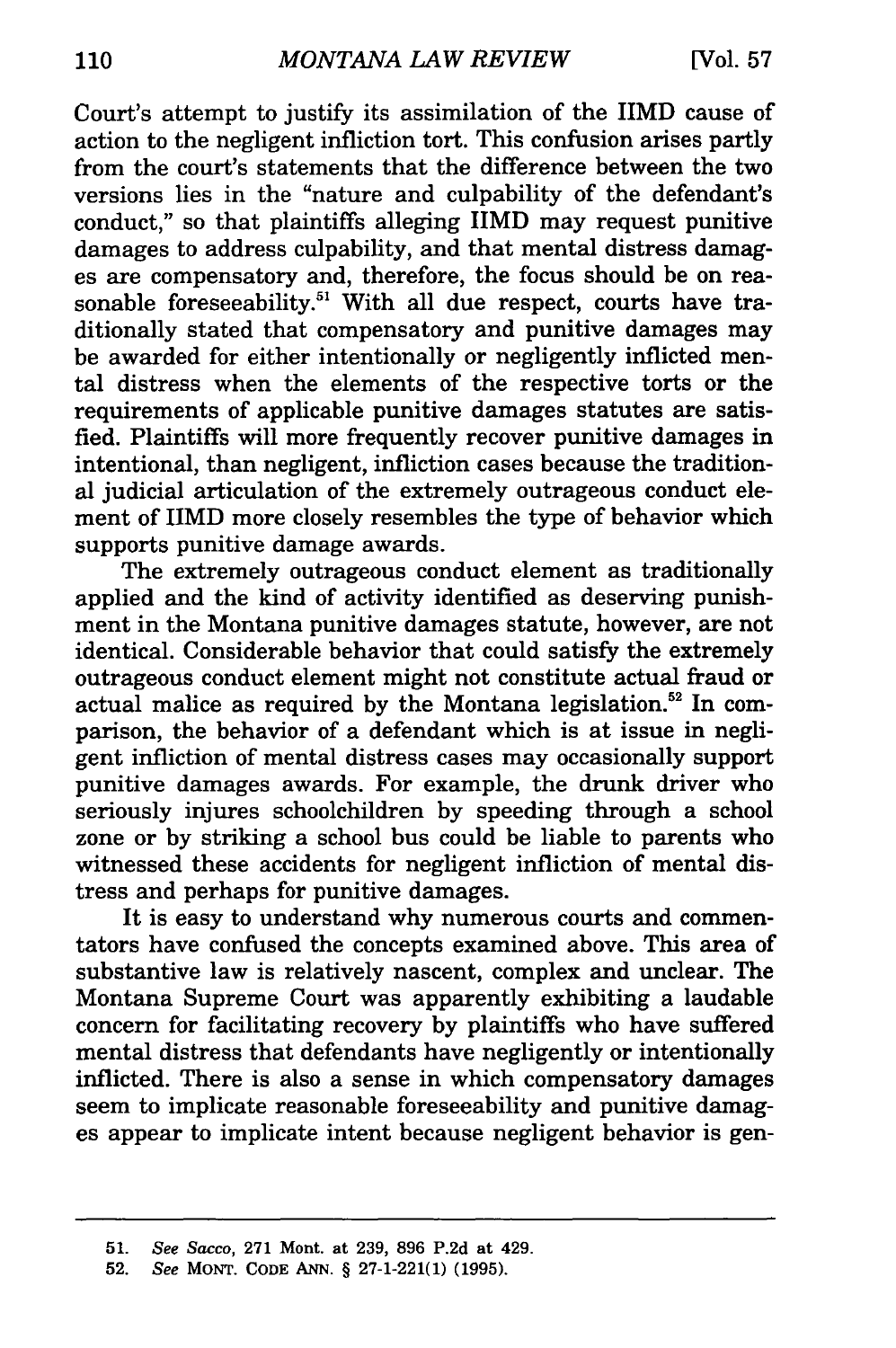erally less reprehensible than intentional conduct.<sup>53</sup> Moreover, the extremely outrageous conduct element of IIMD is quite general and has defied very precise definition, leading numerous courts to express or evince discomfort with the open-ended character of this aspect of the tort.

I believe, however, that the preferable approach is to maintain distinct causes of action, and to articulate different elements, for negligent and intentional infliction of mental distress. It is also advisable to retain the intent, rather than foreseeability, and the extremely outrageous conduct elements of IIMD which the vast majority of courts in the country have traditionally applied. Moreover, plaintiffs should be able to recover punitive damages in negligent as well as intentional infliction cases when the defendant's behavior satisfies the requirements imposed in the punitive damages statute.

The Montana Supreme Court should continue relying on the severe mental distress element of the tort as articulated in *Sacco,* which the court principally derived from the Restatement (Second). The Montana Supreme Court may want to afford additional guidance on those aspects of the Restatement formulation which trial judges should apply in particular situations, while district judges must concomitantly decide what features of the Restatement enunciation apply to specific cases, pending the receipt of additional instruction. For example, highly unpleasant mental reactions, such as horror, differ substantially from chagrin and worry. 54

The broad range of factual circumstances that can be at issue in IIMD causes of action, however, could complicate efforts to supply greater specificity. It may also be advisable for district judges to have the flexibility that a multifaceted standard affords. For instance, when a defendant has participated in very egregious conduct, judges might require less by way of the severity of mental distress which the plaintiff has suffered.

In sum, the Montana Supreme Court has significantly improved the application of the law of IIMD in Montana with issuance of the *Sacco* opinion. The court correctly recognized the independent cause of action, properly articulated the severe mental distress element, and appropriately delineated the respective roles of the judge and jury in IIMD cases. There is some remaining confusion in the jurisprudence of IIMD, particularly

<sup>53.</sup> *See* Givelber, *supra* note 7, at 54-55.

<sup>54.</sup> *See supra* note 42 and accompanying text.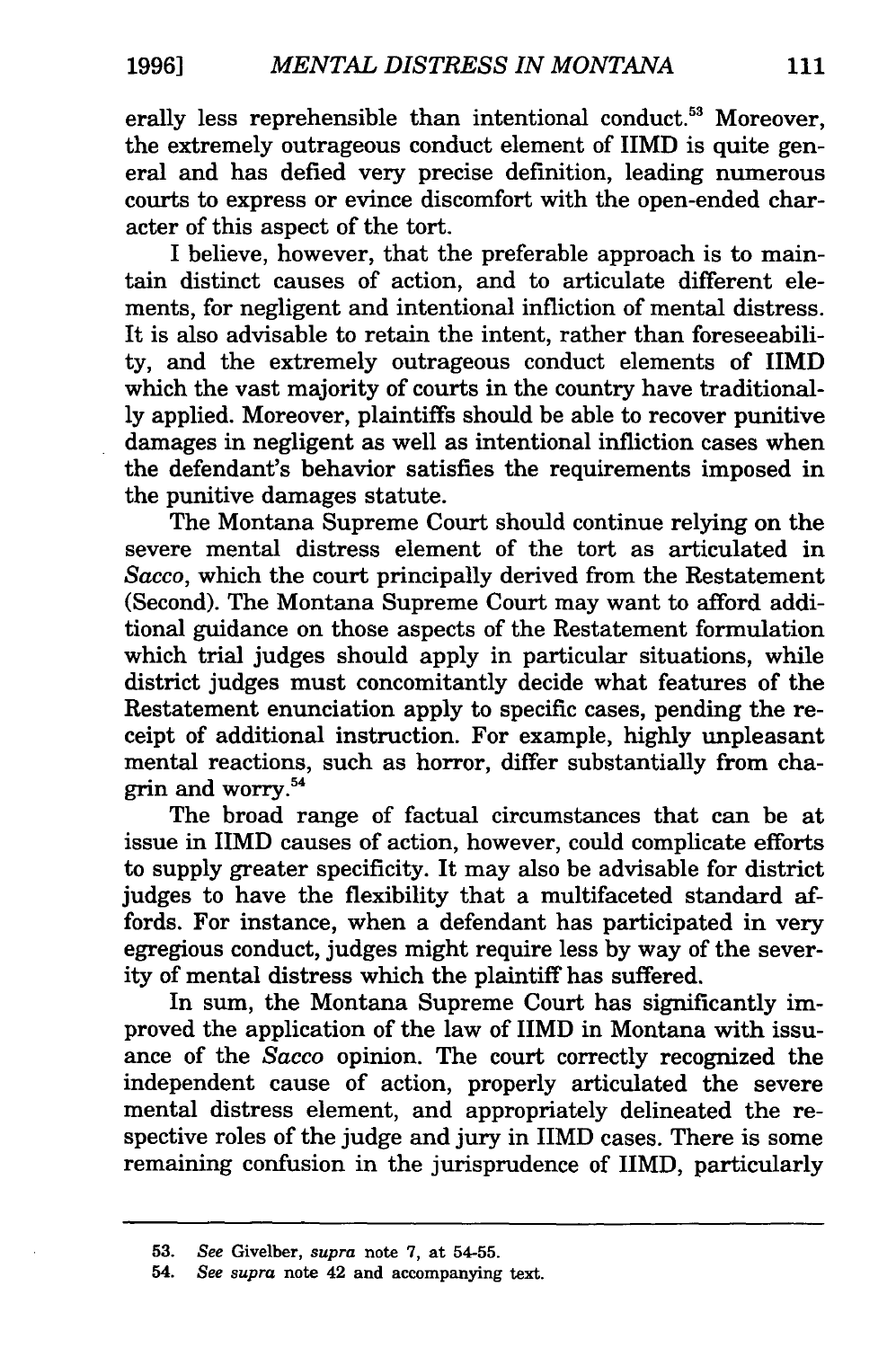regarding deletion of the intent and extremely outrageous conduct elements and treatment of the concept of punitive damages. The final section of this essay, therefore, affords several suggestions which are principally intended to clarify ideas that could lead to confusion in the future. The recommendations warrant relatively brief examination here because most of the proposals have been specifically mentioned or implicitly addressed above. Nonetheless, a number of the concepts require additional substantiation and some deserve elaboration.

#### IV. SUGGESTIONS FOR THE FUTURE

The Montana Supreme Court should retain those features of the *Sacco* decision which the above analysis suggested are clear and appropriate. These aspects include the court's articulation of the respective roles of the trial judge and the jury in IIMD cases and its enunciation of the severe mental distress element of the tort. They also encompass the Montana Supreme Court's apparent subscription to important underlying public policy reasons for the independent cause of action, such as facilitating plaintiffs' recovery of compensatory and punitive damages and punishing and deterring defendants' egregious behavior and the court's expression of concern about a flood of fraudulent claims and about exposing defendants to unlimited liability.

The Montana Supreme Court and district judges might want to refine the articulation of the severe mental distress element of the IIMD tort. For instance, they could identify precisely which aspects of the multifaceted Restatement (Second) formulation should apply. Nonetheless, the preferable approach may be to retain the enunciation in *Sacco,* with sensitive case-by-case district judge application of the specific factors which seem most appropriate in particular cases. This could be better because trial judges might need the flexibility afforded by those features of the Restatement that the *Sacco* court reproduced and seemingly adopted.

The Montana Supreme Court should modify the aspects of the *Sacco* opinion which the above evaluation indicated are unnecessary or confusing. Most important, the court should include the intent and extremely outrageous elements of the cause of action in the Montana articulation. The Montana Supreme Court can rely substantially on those elements as enunciated in the Restatement (Second) and by many other state supreme courts. For example, extremely outrageous conduct could be defined in terms of behavior that exceeds all bounds tolerated in a civilized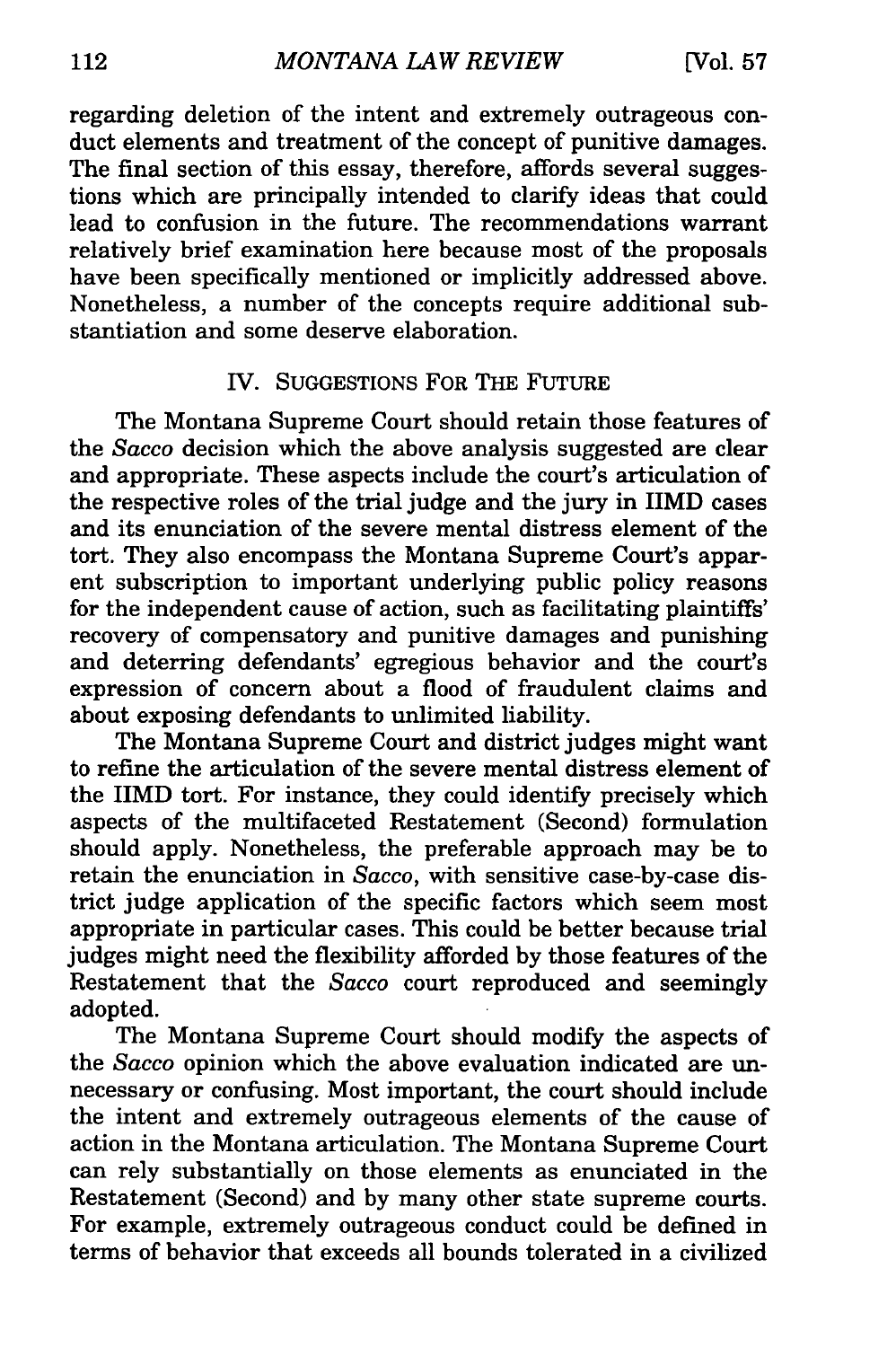society. If that articulation is overly broad, the Montana Supreme Court can derive greater specificity from the two major categories, abuse of relation and special susceptibility, into which numerous IIMD cases fit. Reliance on the intent element enunciated in terms of the classic formulation of knowledge with substantial certainty means that the court should delete the concept of reasonable foreseeability because it more properly applies to negligence.

The Montana Supreme Court should also clarify the treatment of punitive damages in the *Sacco* decision. It ought to state clearly that a plaintiff may seek and recover punitive damages for intentionally and negligently inflicted harm when the plaintiff proves that the defendant participated in conduct which satisfies the standards of actual malice or actual fraud prescribed in the Montana punitive damages statute.

The Montana Supreme Court should clarify the jurisprudence of IIMD in these ways for all of the reasons specifically expressed and implicitly stated already. Several ideas treated above deserve elaboration, while additional concepts support the recommendations that I have offered. One important justification is that the modifications proposed would align the Montana jurisprudence of IIMD more closely with the law applied by most other jurisdictions in the United States and with the Restatement (Second).

I am not suggesting that Montana subscribe to the national articulation of IIMD merely because many states have done so. I simply believe that the jurisprudence suggested will be clearer, and easier for the Montana Supreme Court, district judges and juries to apply, than the enunciation in *Sacco.* Moreover, the recommendations afforded will yield similar substantive results in that deserving plaintiffs should be able to recover with nearly equal facility.

The changes suggested will also afford protection against the possibility of a flood of litigation, especially involving fraud, and the prospect that plaintiffs and their counsel will rely too substantially on the IIMD tort. Indeed, the cause of action as articulated in *Sacco* appears so open-ended and so easy to prove that plaintiffs and their attorneys may be tempted to include a count alleging IIMD in many cases in which the allegation would probably not be warranted under the cause of action as traditionally enunciated. This possibility could confuse the law, lead to the pursuit of unjustifiable claims, unnecessarily complicate cases, and waste the resources of judges, lawyers, parties and juries.